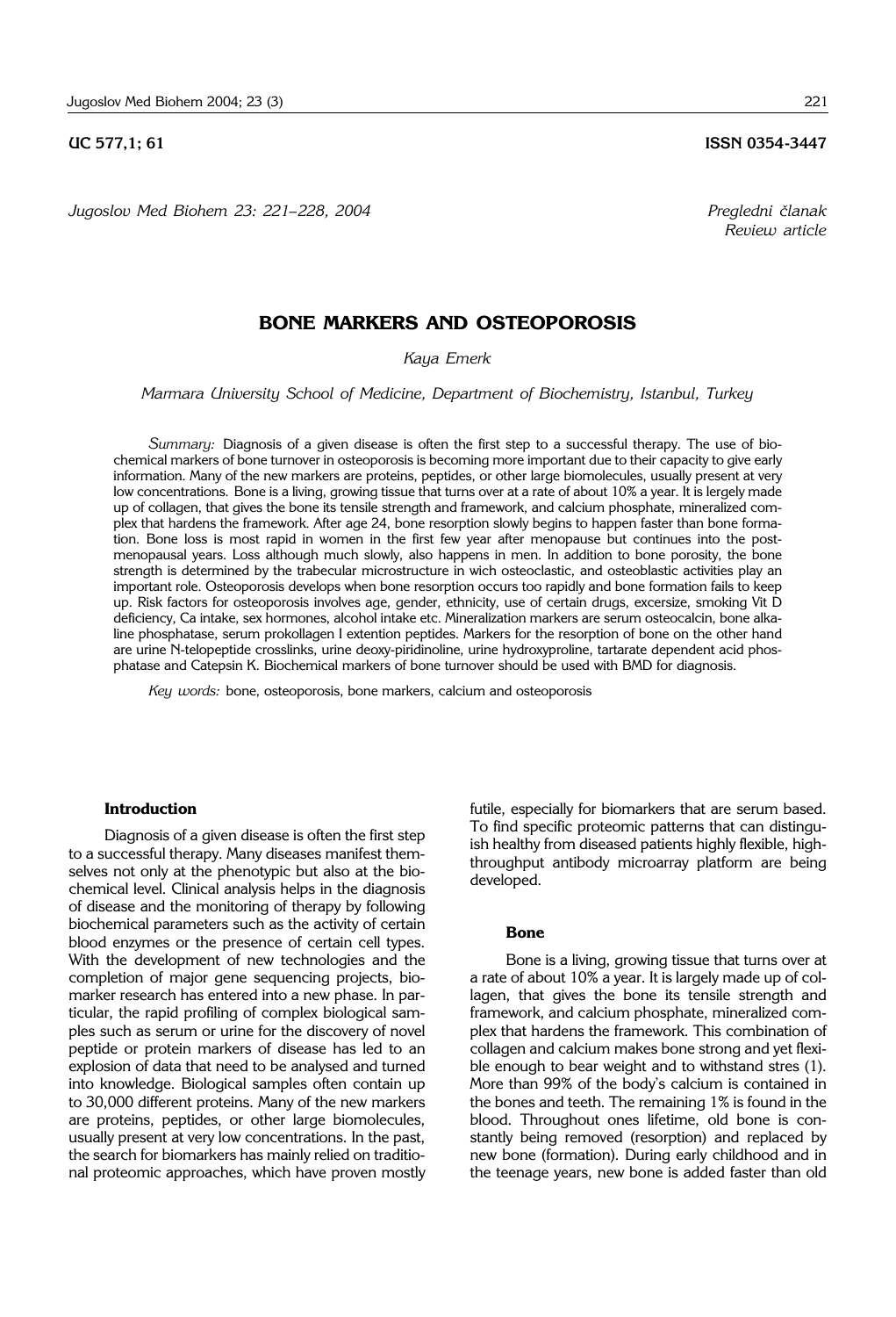

Figure 1. Age related changes in bone mass

bone is removed. As a result, bones become larger, heavier, and denser. Bone formation happens faster than bone resorption until you reach your peak bone mass (maximum bone density and strength), around age 24. After age 24, bone resorption slowly begins to happen faster than bone formation. Bone loss is most rapid in women in the first few years after menopause but continues into the postmenopausal years. Loss although much slowly, also happens in men (2).

The major abnormality in most cases of osteoporosis involves increased bone porosity in the trabecular bone (larger marrow spaces) and thinning of cortical bone. These decreases are modulated by the bone remodelling sequence. The bone loss will depend on the number of bone remodelling units called BMU's (Basic Multicellular Units or Bone Metabolic Units) and the amount of bone lost in each unit. The number of units depends upon the rate of origination of new BMU's and on their life-span; the amount of bone lost in each unit depends on the osteoblastic and osteoclastic activities. If each individual bone remodelling unit loses a small amount of bone, than an increase in number of units will result in increased bone loss. This situation is frequently referred to as »high bone turnover«, an ambiguous term. It is more specific to say »high bone formation rate with even higher bone resorption rate.« Bone loss can also be seen when bone formation rates are low, even though bone resorption rates are normal (3).

#### *Factors that affect BMU origination rates*

Origination is affected by mechanical loading, microdamage, or factors in the marrow. A host of hormones and cytokines which have attracted the attention of molecular biologists probably exert most of their influence at this step. These include PTH, 1,25  $(OH)_2$  vitamin D, interleukin 6 and 11, estrogens, and prostaglandins and growth factors. Some of these depend on estrogen, which is why menopause is associated with an increase in origination of BMUs.

#### *Factors that affect osteoclastic activity*

The osteoclastic activity can be enhanced by estrogen deficiency, acidosis, corticosteroids and vitamin D metabolites. Osteoclastic activity is reduced by calcitonin and bisphosphonates.

#### *Factors that affect osteoblastic activity*

With aging, the osteoblasts do not completely fill the resorbed spaces; this is probably caused by insufficient numbers of osteoblasts. Osteoblastic activity can be increased by growth factors such as TGF  $\beta$ , and depressed by corticosteroids, bilirubin and toxins such as aluminum (4).

### *Factors that affect mineralization*

Once the osteoblasts have deposited a collagen matrix, it must be mineralized. This activity is also controlled by the osteoblasts. If mineralization is inhibited, patients will develop osteomalacia, which can mimic osteoporosis. This is seen with inadequate levels of calcium or phosphate, or with toxins, and is discussed later in this chapter. Treatment with bisphosphonates can result in increased mineralization (hardening of the bone). This will result in increased bone density even though the bone is still porous (5).

# *Bone structure and strength*

In addition to bone porosity, the bone strength is determined by the trabecular microstructure. Perforations of individual trabecula occur when resorption cavities are too deep. This, too, is seen with estrogen deficiency. The remaining trabecula are not as well connected and are mechanically weaker. Microfracture healing is another aspect of bone strength that is not measured by bone density. Trabecula inside the bone may fracture and microcalluses are formed that resemble the calluses seen on x-rays of long bones after a »macro-fracture«. Osteoporotic bone is more susceptible to these fractures because the individual trabecula do not have as many reinforcing connections. The calluses may represent a method of repairing the bone and even connecting some of the trabecula. Bone which has lost the ability to form these calluses will be weaker. The age of the bone mineral crystals may also play a role in the strength of bone. This is an area that needs further research. Studies suggest that older bone is more brittle, and that one purpose of bone remodelling is to remove the old bone and replace it with newer, more elastic bone (5).

### **Osteoporosis**

Osteoporosis, or porous bone, is a disease characterized by low bone mass and structural deteriora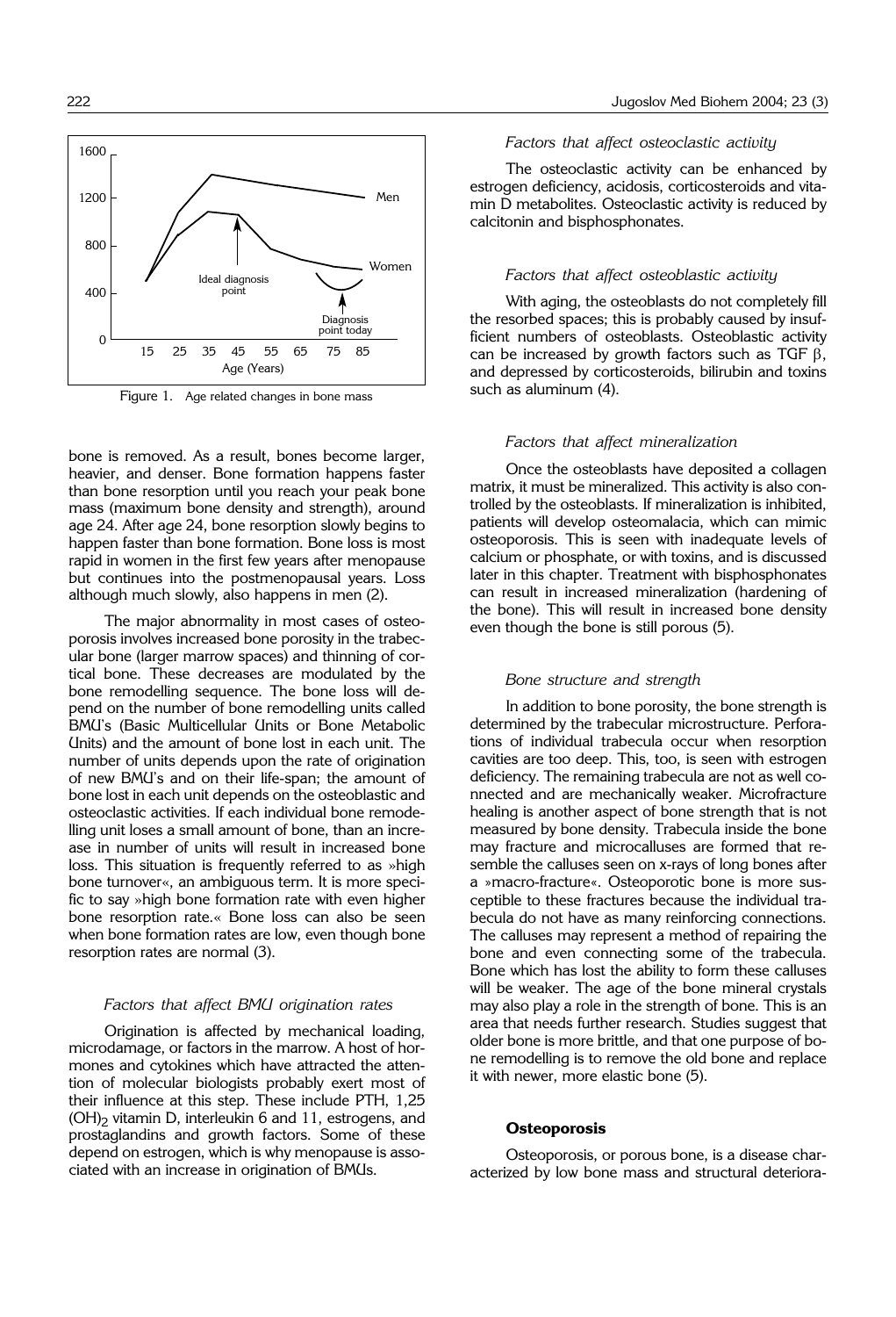tion of bone tissue (6). This means patients may be more likely to get fractures of the hip, spine, and wrist. Osteoporosis develops when bone resorption occurs too rapidly and bone formation fails to keep up. It is more likely to develop if bones do not achieve their optimal mass during bone-building years. Men as well as women suffer from osteoporosis, a disease that can be prevented and treated. Men as well as women suffer from osteoporosis, a disease that can be prevented and treated. Osteoporosis is a major public health threat for 28 million Americans, 80% of whom are women. In the U.S. today, 10 million individuals already have osteoporosis and 18 million more have low bone mass, placing them at increased risk for this disease.

One out of every two women and one in eight men over 50 will have an osteoporosis-related fracture in their lifetime. More than 2 million American men suffer from osteoporosis, and millions more are at risk. Each year, 80,000 men suffer a hip fracture and onethird of these men die within a year. Osteoporosis can strike at any age. Osteoporosis is responsible for more than 1.5 million fractures annually, including 300,000 hip fractures, and approximately 700,000 vertebral fractures, 250,000 wrist fractures, and more than 300,000 fractures at other sites. Estimated national direct expenditures (hospitals and nursing homes) for osteoporosis and related fractures is \$14 billion each year.

Physical stress increases bone mass, but immobilization leads to bone loss. Obesity is associated with higher bone mass. Insufficient dietary intake of calcium, phosphorus, and vitamin D are associated with age-related bone loss. Late menarche and early menopause, alcohol use, and cigarette smoking may decrease bone mass. Blacks and Hispanics have > bone mass than whites and Asians, and men have > bone mass than women. Osteoporosis occurs in postmenopausal women (and men with testosterone deficiency) and is related to the loss of gonadal function. Estrogen loss leads to elevated levels of IL-6 which may stimulate osteoclast precursors in trabecular bone and increase bone resorption. Osteoporosis is also associated with normal aging and a progressive decline in osteoblasts. Fractures of cortical bone are more common. Genetic factors play an important role in the development of osteoporosis. Family history of fractures in postmenopausal women is a predictor of osteoporosis. Correlation between abnormal receptors for vitamin D and osteoporosis in multiple generations. May be other genetic abnormalities that explain the expression of an osteoporosis phenotype.

# **Risk Factors**

Certain factors are linked to the development of osteoporosis or contribute to an individual's likelihood of developing the disease. These are called »risk factors«. Many people with osteoporosis have several of these risk factors, but others who develop osteoporosis have no identified risk factors. There are some risk factors that you cannot change, and others that you can (6).

#### *Risk factors you cannot change*

*Gender* – Your chances of developing osteoporosis are greater if you are a woman. Women have less bone tissue and lose bone more rapidly than men because of the changes involved in menopause.

Age the older you are, the greater your risk of osteoporosis. Your bones become less dense and weaker as you age.

*Ethnicity* – Caucasian and Asian women are at highest risk. African-American and Latino women have a lower but significant risk.

*Family history* – Susceptibility to fracture may be, in part, hereditary. People whose parents have a history of fractures also seem to have reduced bone mass and may be at risk for fractures.

#### *Risk factors you can change*

Sex hormones: abnormal absence of menstrual periods (amenorrhea), low estrogen level (menopause), and low testosterone level in men.

# Anorexia.

A lifetime diet low in calcium and vitamin D.

Use of certain medications, such as glucocorticoids or some anticonvulsants.

An inactive lifestyle or extended bed rest.

Cigarette smoking.

Excessive use of alcohol.

To reach optimal peak bone mass and continue building new bone tissue as you get older, there are several factors you should consider (7).

*Calcium*. An inadequate supply of calcium over the lifetime is thought to play a significant role in contributing to the development of osteoporosis. Many published studies show that low calcium intakes appear to be associated with low bone mass, rapid bone loss, and high fracture rates. National nutrition surveys have shown that many people consume less than half the amount of calcium recommended to build and maintain healthy bones. Good sources of calcium include low fat dairy products, such as milk, yogurt, cheese and ice cream; dark green, leafy vegetables, such as broccoli, collard greens, bok choy and spinach; sardines and salmon with bones; tofu; almonds; and foods fortified with calcium, such as orange juice, cereals and breads. Depending upon how much calcium you get each day from food, you may need to take a calcium supplement.

Calcium needs change during one's lifetime. The body's demand for calcium is greater during child-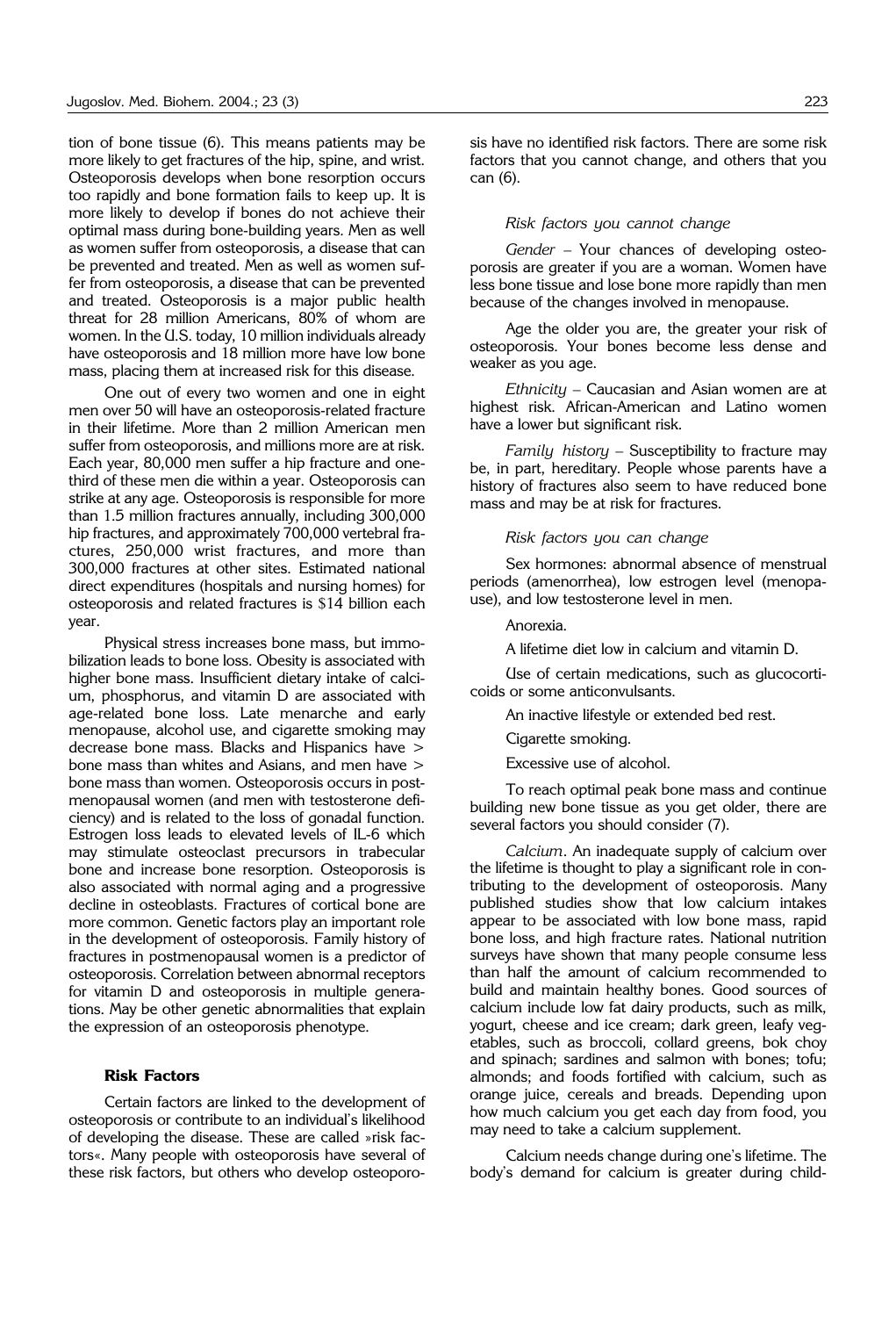| National Academy<br>of Sciences (1997) |      | National Institutes of Health (1994) |              |
|----------------------------------------|------|--------------------------------------|--------------|
| Ages                                   |      |                                      |              |
| $Birth - 6$ months                     | 210  | Birth-6 months                       | 400          |
| 6 months $-1$ year                     | 270  | 6 months $-1$ year                   | 600          |
| $1 - 3$                                | 500  | $1 - 10$                             | $800 - 1200$ |
| $4 - 8$                                | 800  | $11 - 24$                            | 1200-1500    |
| $9 - 13$                               | 1300 | $25-50$ (women $\&$ men)             | 1000         |
| $14 - 18$                              | 1300 | 51-64 (women on ERT<br>$&$ men)      | 1000         |
| $19 - 30$                              | 1000 | $51+$ (women not on<br>ERT)          | 1500         |
| $31 - 50$                              |      | 1000   65 or older                   | 1500         |
| $51 - 70$                              | 1200 |                                      |              |
| 70 or older                            | 1200 |                                      |              |
|                                        |      |                                      |              |
| Pregnant or lactating                  | 1000 | Pregnant or lactating                | 1200-1500    |
| $14 - 18$                              | 1300 |                                      |              |
| $19 - 50$                              |      |                                      |              |

Table I Daily calcium intakes as mg/day recomended by National Academy of Sciences (1997) and National Institutes of Health

hood and adolescence, when the skeleton is growing rapidly, and during pregnancy and breastfeeding. Postmenopausal women and older men also need to consume more calcium. This may be caused by inadequate amounts of vitamin D, which is necessary for intestinal absorption of calcium. Also, as you age, your body becomes less efficient at absorbing calcium and other nutrients. Older adults also are more likely to have chronic medical problems and to use medications that may impair calcium absorption.

*Vitamin D*. Vitamin D plays an important role in calcium absorption and in bone health. It is synthesized in the skin through exposure to sunlight. While many people are able to obtain enough vitamin D naturally, studies show that vitamin D production decreases in the elderly, in people who are housebound, and during the winter. These individuals may require vitamin D supplementation to ensure a daily intake of between 400 to 800 IU of vitamin D. Massive doses are not recommended.

*Exercise.* Like muscle, bone is living tissue that responds to exercise by becoming stronger. The best exercise for your bones is weight-bearing exercise, that forces you to work against gravity. These exercises include walking, hiking, jogging, stair-climbing, weight training, tennis, and dancing.

*Smoking*. Smoking is bad for your bones as well as for your heart and lungs. Women who smoke have lower levels of estrogen compared to nonsmokers and frequently go through menopause earlier. Postmenopausal women who smoke may require higher doses of hormone replacement therapy and may have more side effects. Smokers also may absorb less calcium from their diets.

*Alcohol*. Regular consumption of 2 to 3 ounces a day of alcohol may be damaging to the skeleton, even in young women and men. Those who drink heavily are more prone to bone loss and fractures, both because of poor nutrition as well as increased risk of falling.

*Medications that cause bone loss*. The longterm use of glucocorticoids (medications prescribed for a wide range of diseases, including arthritis, asthma, Crohn's disease, lupus, and other diseases of the lungs, kidneys, and liver) can lead to a loss of bone density and fractures. Other forms of drug therapy that can cause bone loss include long-term treatment with certain antiseizure drugs, such as phenytoin (Dilantin®) and barbiturates; gonadotropin releasing hormone (GnRH) analogs used to treat endometriosis; excessive use of aluminum-containing antacids; certain cancer treatments; and excessive thyroid hormone. It is important to discuss the use of these drugs with your physician, and not to stop or alter your medication dose on your own.

Osteoporosis is often called the »silent disease« because bone loss occurs without symptoms. People may not know that they have osteoporosis until their bones become so weak that a sudden strain, bump, or fall causes a hip fracture or a vertebra to collapse. Collapsed vertebra may initially be felt or seen in the form of severe back pain, loss of height, or spinal deformities such as kyphosis, or severely stooped posture (8).

*Detection*. Following a comprehensive medical assessment, your doctor may recommend that you have your bone mass measured. Bone mineral density (BMD) tests measure bone density in the spine, wrist, and/or hip (the most common sites of fractures due to osteoporosis), while others measure bone in the heel or hand. These tests are painless, noninvasive, and safe.

# **Bone Markers**

Mineralization markers are serum osteocalcin, bone alkaline phosphatase and serum prokollogen I extention peptides. Markers for the resorption of bone on the other hand are urine N telopeptide crosslinks, urine deoxy-piridinoline, urine hydroxyproline, tartarate dependent acid phosphatase and catepsin K. Biochemical markers of bone turnovershould be used with BMD for diagnosis (9, 10). They measure formation and resorption of boneand can be used for moniterization of drug therapy. Biochemical markers also measure the complience and response of the patient giving early information about the status of the patient (11).

Recently, new specific markers of bone turnover with increased specificity and sensitivity were developed. These include:

a) assays for bone formation as serum bone specific alkaline phosphatase, oseocalcine and carboxy-terminal propeptide of type I collagen (the specific collagen type of bone).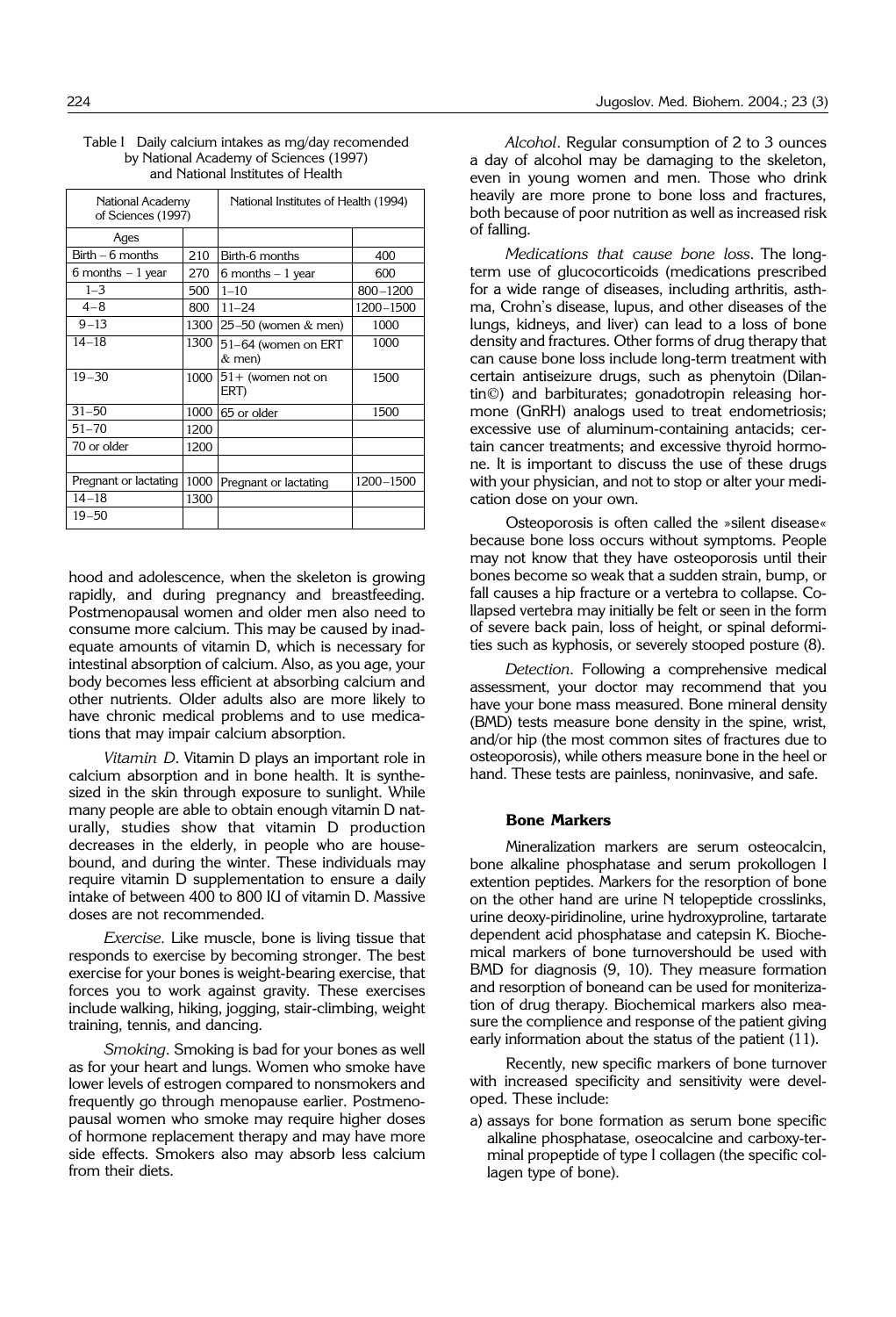

Figure 2. The use of biochemical markers of bone turnover in osteoporosis. Bisphospohonate treatment



Figure 3. Procollagen and tropocollagen conversion. The peptides removed are shown

b) assays of bone resoprtion that mainly measure the urinary excretion of cross-links of the extracellular matrix of bone, both as free amino acids and the peptide bound from as: pyridinolline, free pyridinoline, deoxypyridinoline, collagen type I cross-linked N-telopeptide and c-telopeptide as well as serum levels of the type I cross-linked c-telopeptide. (12)

Changes in most biochemical markers reflect modulation of bone turnover in various metabolic skeletal diseases including postmenopausal osteoporosis. Most markers discriminate well between normal women and patients with postmenopausal osteoporosis. However, the long-term variability, over periods of months, ranges between 15 to almost 30 percent for the various markers.

Although biochemical markers cannot quantify bone mass, it predicts the rate of bone loss, especially if markers of bone resorption and formation are being used together. There is emerging evidence that increased rates of bone turnover as measured by the biochemical markers can predict fracture risk independent of bone density. There are observations that show an increase response to antiresorptive treatment in patients with higher turnover rates. Treatment with bisphosphonates caused a marked decrease in the biochemical parameters of bone turnover with resorption markers decreasing eartier than formation markers. The decrease in bone turnover was associated with an increase in bone mineral density. A highly significant negative correlation was found between changes in bone markers at 3 months and percent changes in bone mineral density after 24 months of treatment (13).

Issues to be discussed: the usefulness of biochemical markers, in practice, for the selection of patients to be treated, to monitor efficacy and predict response to treatment with antiresorptive drugs.

Recent technological developments have heightened the interest in biochemical markers of bone metabolism, with particular focus on bone resorption markers. Assays for bone resorption provide clinical utility by establishing a patient's level of bone resorption and monitoring effect of antiresorptive therapy. It is important, however, that the test be specific to bone resorption and practical to run.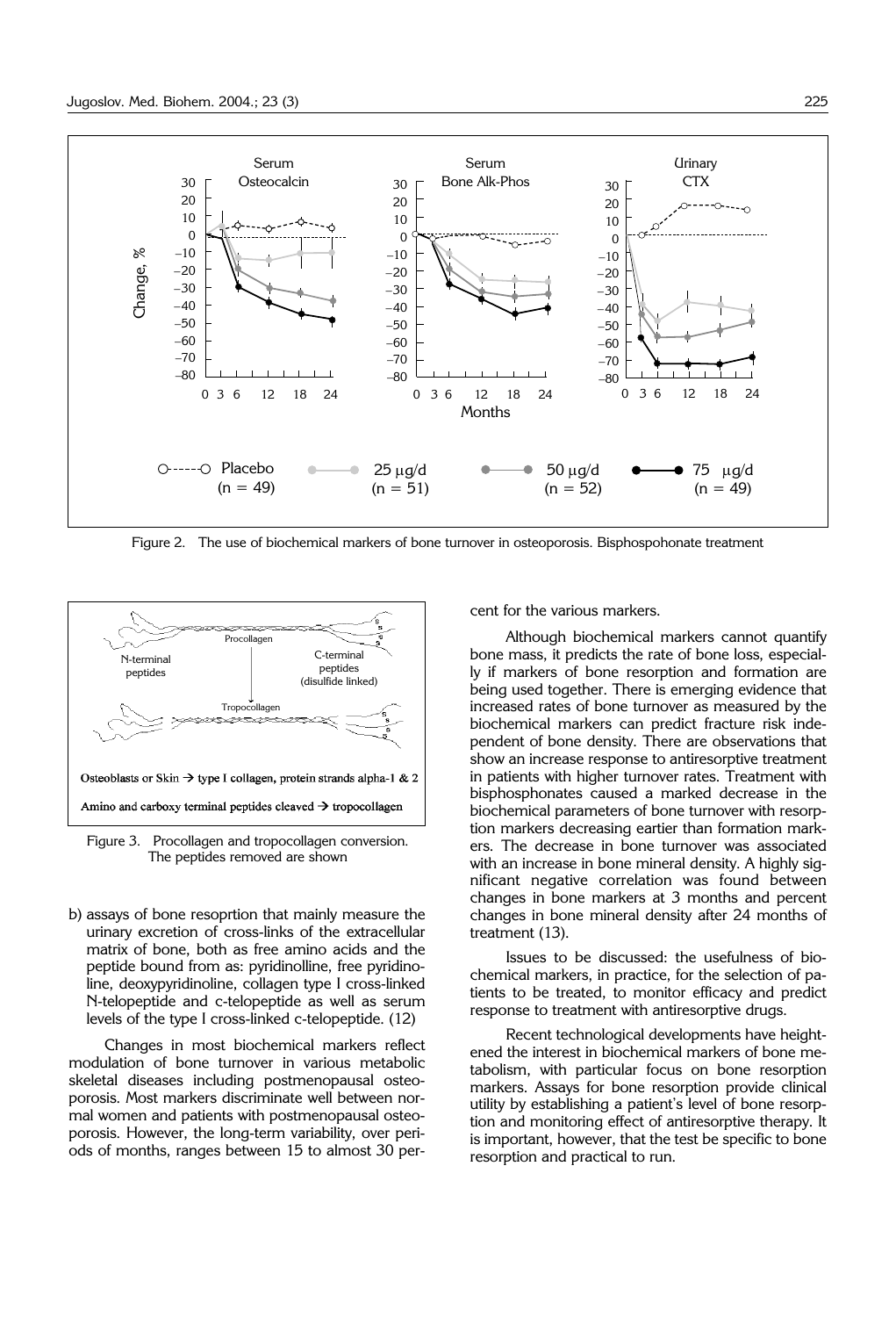Published clinical studies have demonstrated that NTx provides the most responsive and specific indicator of the bone resorption process of all currently known markers (7-9). These include the collagen degradation products, pyridinoline and deoxypyridinoline, measured in total by high performance liquid chromatography or as the free amino acids by immunoassay.

# *The Analytes*

Cross-linked N-telopeptides (OSTEOMARK NTx) OSTEOMARK measures cross-linked N-telopeptides (NTx). NTx is generated during osteoclastic activity on bone collagen. (4, 5) NTx is specific to type I collagen, which forms 90% of the organic matrix of bone. The unique feature of NTx recognized by the OSTEO-MARK monoclonal antibody is the collagen alpha-2 chain N-telopeptide, a favored site of cross-linking in bone collagen.Osteoclasts (cells that resorb bone) liberate NTx. Because other type I collagen sources such as skin are not actively degraded by osteoclasts, their breakdown does not contribute to the urinary pool of NTx. This is confirmed by the marked responsiveness of OSTEOMARK to the effects of bone specific antiresorptive therapies (2, 5, 6).

Total deoxypyridinoline measured by high performance liquid chromatography (HPLC) measures both the peptide bound and free fractions of deoxypyridinoline.

Total deoxypyridinoline and pyridinoline are two forms of matur cross-linking amino acids found in the collagen of many tissues. Deoxypyridinoline is the less abundant structure, but in bone the ratio of deoxypyridinoline to pyridinoline is uniquely high. Deoxypyridinoline is also present in ligament, vascular tissue, and muscle  $(10-12)$ . Although bone appears to be a primary source of the deoxypyridinoline excreted in urine, other tissues must contribute. The relative contribution from these tissues is yet to be quantified. About 60% of the deoxypyridinoline in urine is in the form of small peptides and 40% as free amino acids. Total deoxypyridinoline can be measured in urine by HPLC after acid hydrolysis, a procedure inconvenient for routine clinical use.

Free deoxypyridinoline (Pyrilinks®-D) measures only the free fraction of deoxypyridinoline. While it is unclear which tissue site is responsible for generating free deoxypyridinoline from collagen degradation products in the body. Osteoclasts do not appear to be responsible (9). Metabolism in the liver and kidney is likely. A lack of suppression in urinary levels of free deoxypyridinoline in response to bisphosphonate therapy provides clinical confirmation that osteoclasts do not generate free deoxypyridinoline (9). Bisphosphonates specifically target activeosteoclasts, inhibiting bone resorption. The measurement of free deoxypyridinoline in urine can be performed by HPLC or

immunoassay.

It is very important to differentiate between the measurements of total and free deoxypyridinoline, as the two are not equally responsive to antiresorptive therapy. Clinical studies on the effects of bisphosphonate therapy to demonstrate the impact of antiresorptive therapy on bone, a bone resorption marker should show a significant suppression from baseline measurements. This decrease must be greater than the normal variability in the excretion of the analyte to be useful in monitoring individual patients.

In recent studies, Garnero (9) et. al. compared the response of NT (OSTEOMARK), total deoxypyridinoline (HPLC), and free deoxypyridinoline (Pyrilinks®- D) to the bisphosphonate pamidronate. Pamidronate was administered intravenously for three days to patients with established osteoporosis and patients with Paget's disease of bone. A significant decrease as a result of therapy was seen for NTx and total deoxypyridinoline, but not for free deoxypyridinoline.

Because bisphosphonates are highly selective in suppressing osteoclastic resorption of bone, these studies confirm the high specificity of urinary NTx, the lower specificity of total deoxypyridinoline, and the lack of specificity of free deoxypyridinoline to bone resorption (14,15).

#### *Variability in Measuring Bone Markers*

Signal-to-noise ratio becomes an importatnt concept in measuring bone markers. Least significant change (LSC) is defined because 30–171% increases are observed for collagen crosslinks in postmenopause vs premenopause and 20–80 % decrease

Table II Good laboratory practise in using bone markers for diagnosis and monitorisation of osteoporosis

| Recommendations                                                                                                         |  |  |
|-------------------------------------------------------------------------------------------------------------------------|--|--|
| Never rely on the result of a single test                                                                               |  |  |
| When ordering serial testing, be certain to order every<br>test from the same laboratory using the same assay kit       |  |  |
| Be certain that the disease marker selected for monitor-<br>ing recurrence was elevated in the patient prior to surgery |  |  |
| Consider the half-life of the disease marker when inter-<br>preting the test result                                     |  |  |
| Consider how the disease marker is removed or metabo-<br>lized from the blood circulation                               |  |  |
| Consider ordering multiple markers to improve both the<br>sensitivity and the specificity for diagnosis                 |  |  |
| Order the nonspecific markers only for cost-saving and<br>for their high sensitivity                                    |  |  |
| Be aware of the possibility of a hook effect                                                                            |  |  |
| Be aware of the presence of ectopic tissue markers                                                                      |  |  |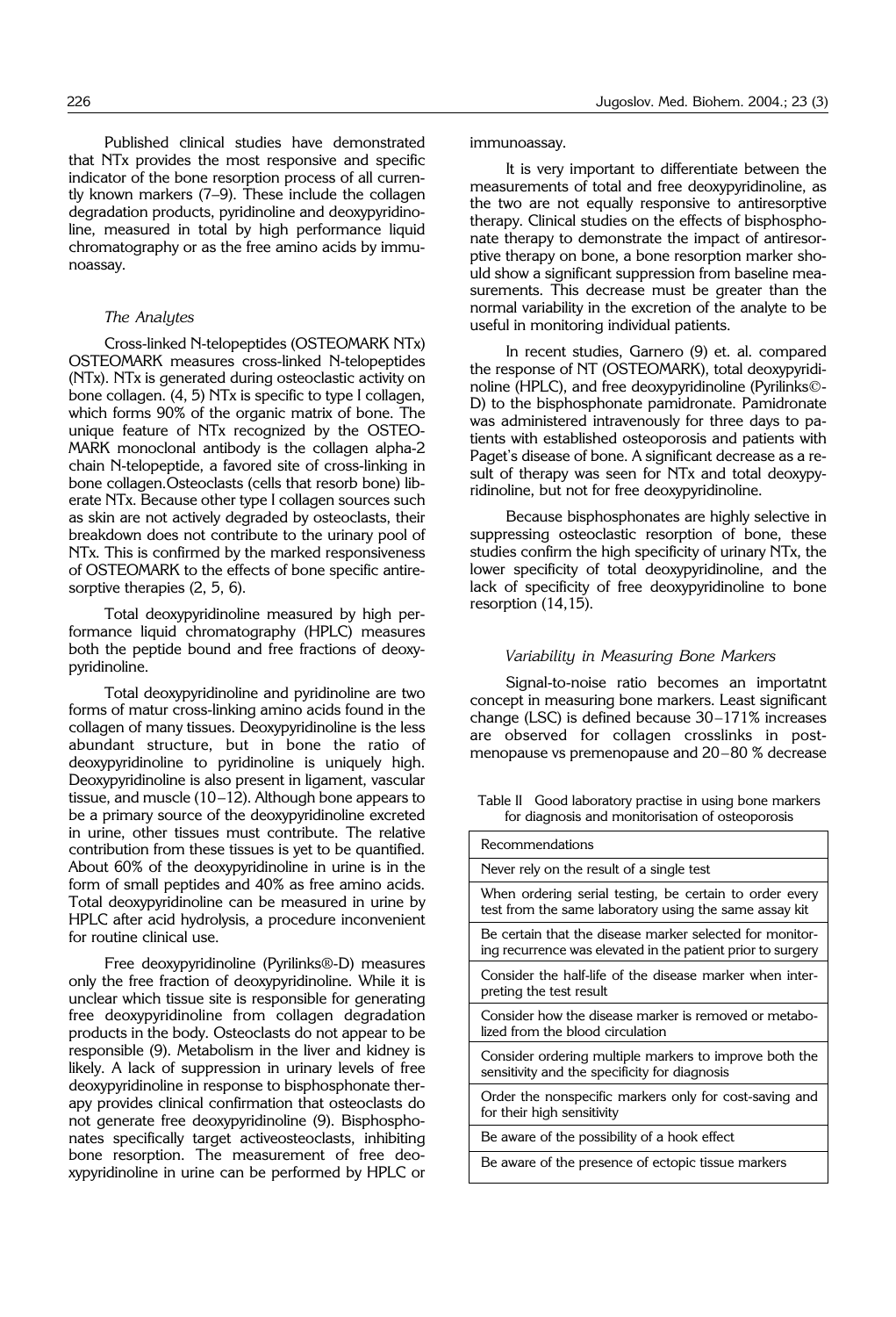on antiresorptive therapy at 3–6 months. LSC at 90% confidence is clinically appropiate. The question then is can serum assay be an improvement (16).

One has to keep in mind that while with BMD 2 years are necessary to see LSC bone markers give results in 3–6 months even tough the variation is high.

Sources of biological variations for bone markers are menapause, seasonal changes (as a result of secondary hyperparathyroidsm due to lack of vit. D), circadien rythm (highest  $2-8$  a.m. lowest  $01-11$  p.m.) (15). Factors such as age, gender, diet, etc. also contribute to variations between individuals and populations. Another source of biological variation for bone marker evaluation is the variation of urine creatinine during the day by 20%. Therefore baseline and followup tests are neede to draw correct conclusions. Changes >30% are significant althuogh ther are large overlap in normal and osteoporotic women. Because of biological variation difference two measurements have to vary e.g. 54% for urine CTx and 108% for Gal-OH-Lys to be significant (17–19). Serum markers exhibit lower long-term variability than most urine markers.

In summary, biochemical markers of bone turnover, particular markers reflecting processes related to bone resorption, appear to be helpful in the noninvasive assessment of bone involvement in patients with osteoporosis and related disease. With regard to the diagnosis, the spontaneous follow-up, the therapeutic monitoring and the prognosis of patients with osteoporosis, biochemical markers of bone turnover seem to provide useful additional information to estab-

# KOŠTANI MARKERI I OSTEOPORPOZA

# *Kaya Emerk*

# *Marmara University School of Medicine, Department of Biochemistry, Istanbul, Turkey*

Kratak sadržaj: Dijagnoza datog oboljenja je često prvi stupanj za uspešnu terapiju. Primena biohemijskih markera koštanog prometa u osteoporozi postaje sve važnija zbog toga što mogu da pruže ranu informaciju. Novi markeri su proteini, peptidi ili druge biomolekule, koji se obično nalaze u niskim koncentracijama. Kost je živo tkivo koje raste i ima promet od oko 10% godišnje. Uglavnom se sastoji iz kolagena, koji kostima daje čvrstinu i oblik, i kalcijum fosfata koji kao mineralna komponenta daje kostima težinu. Posle 24 godine života, resorpcija kosti se održava brže od samog formiranja kosti. Gubitak kosti je mnogo brži kod žena u prvim godinama nakon menopauze i nastavlja se u periodu posmenopauze. Gubitak kosti se odvija i kod muškaraca, mada mnogo sporije. U vezi sa poroznošću kostiju, jačina kosti je određena trabekularnom mikrostrukturom u kojoj osteoklastna i ostoblastna aktivnost imaju veoma značajnu ulogu. Osteoporoza se razvija kad dođe do resorpcije kosti i kad se prevaziđe proces formiranja kosti. Faktori rizika za osteoporozu su godine, pol, etničko poreklo, primena nekih lekova, vežbanje, pušenje, deficit vitamina D, unošenje Ca, polni hormoni, unošenje alkohola itd. Markeri mineralizacije su serumski osteokalcin, koštana alkalna fosfataza, serumski prokolagen I itd. Markeri resorpcije kosti su N-telopeptid, deoksi-piridinolin i hidroksiprolin u urinu, tartarat zavisna kisela fosfataza i katepsin K. Biohemijske markere koštanog prometa treba koristiti sa BMD za postavljanje dijagnoze osteoporoze.

Ključne reči: kost, osteoporoza, koštani markeri, kalcijum i osteoporoza